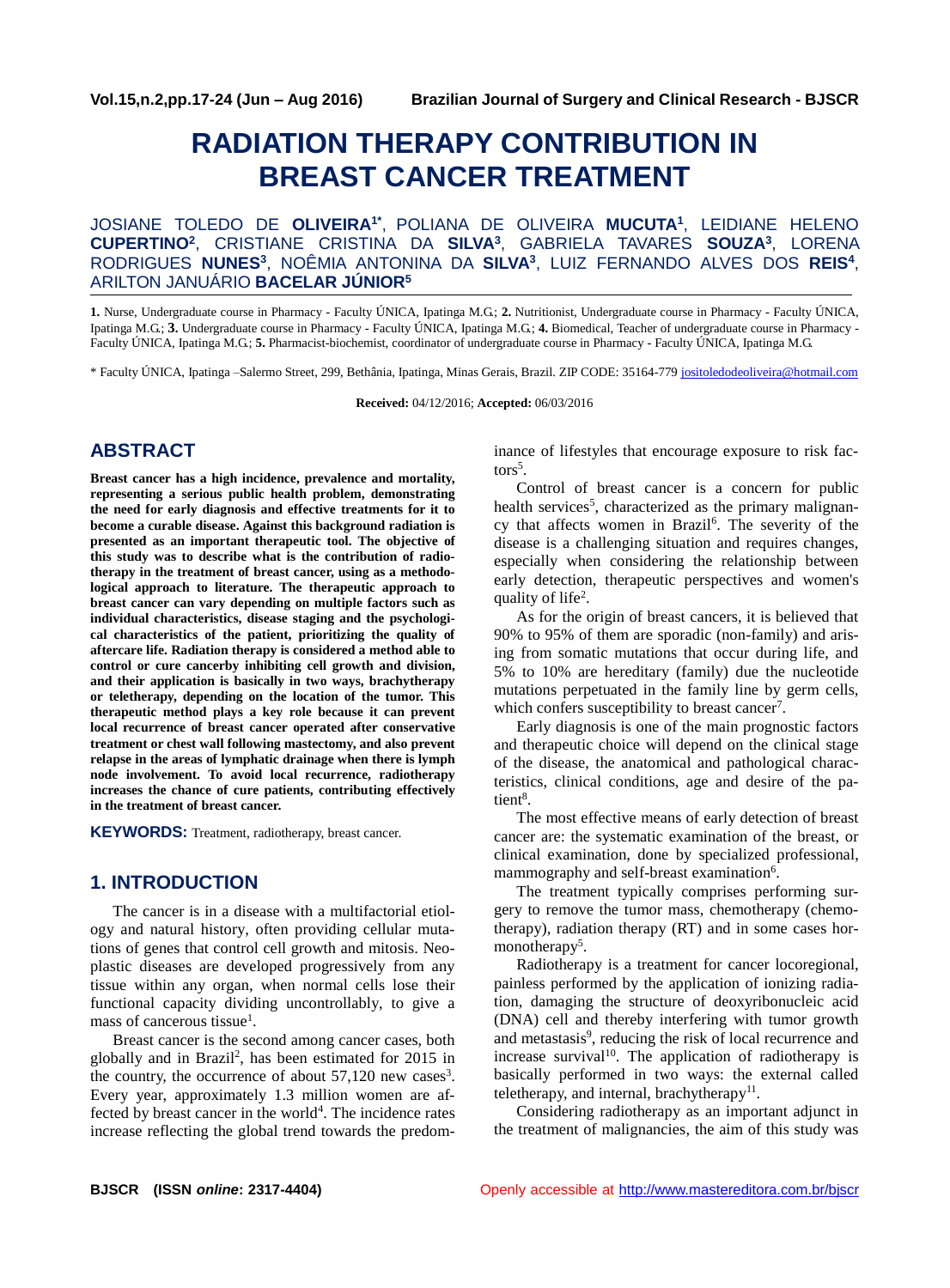o describe his contribution to the treatment of breast cancer.

# **2. MATERIAL AND METHODS**

This study is a literature review made through literature searches using the datas of Google Scholar and SciELO data. The keywords used were: treatment, radiotherapy and breast cancer.

We performed a reading and selective analytical sources of interest according to the quality and relevance of the content to the proposed theme then was the construction and subsequent presentation of the article

## **3. LITERTURE REVIEW**

#### **Cancer**

Etymologically the word cancer, cancer of the Latin meaning crab, must have been employed in analogy to penetrant growth mode, which can be compared to the legs of the crustacean, which introduces the sand or slurry to settle and hinder its removal  $12$ .

Cancer can be defined as a set of more than 100 diseases that have in common the uncontrolled growth of cells that invade tissues and organs and can spread (metastasize) to other parts of the body<sup>13</sup>.

These cells divide rapidly and tend to be very aggressive and uncontrollable, causing the formation of tumors or malignancies. On the other hand, a benign tumor is characterized as a localized mass of cells which multiply slowly and resemble the original tissue, constituting rarely life threatening  $14$ .

According to the National Cancer Institute José Alencar Gomes da Silva (INCA), the factors that can cause cancer are varied and may be internal or external to the body, both of which are interrelated. External causes concern for the environment and the habits and customs of their own social and cultural environment. The internal causes are most often pre-determined genetically and are linked to the body's ability to defend itself from external aggressions. These causal factors may interact in various ways, increasing the probability of malignant transformation in normal cells $^{14}$ .

Establishing itself as a global public health problem<sup>15</sup>, cancer affects both the developed countries, the developing ones, merits further research in order to get better quality and humanization in care for patients with this disease $16$ .

It is estimated that by 2020, the number of new cases per year to reach 15 million, of which about 60% occur in developing countries<sup>17</sup>. Already for the year 2030, with an expected 27 million incident cases of cancer<sup>18</sup>.

In Brazil, two main indicators characterizing cancer as a public health problem. First, the gradual increase in the incidence and cancer mortality in proportion to population growth and socioeconomic development. Second, the challenge this poses to the health system, especially in the population's access guarantee to diagnosis and treatment<sup>19</sup>.

Gutiérrez *et al.*(2009)<sup>20</sup>notes that economic development, technological development, industrial growth, women's entry into the labor market, aging population are factors that, deprived of educational conditions capable of generating in the population aware of the risk factors related to cancer, as well as the right to make use of diagnostic tests and proven effective treatments become ingredients for the unfavorable condition in cancer advancement of control in our society.

According to Hazinet al.  $(2015)^{21}$ , developing countries still face significant barriers to curing cancer, among which can be highlighted the delay in diagnosis, high early mortality and treatment abandonment.

It should be noted that the late cancer diagnosis difficult treatment with curative purpose, reducing the length of survival and quality of life<sup>22</sup>, may cause permanent states of mutilation, loss of organic functional capabilities leading to early retirement or death of the individual, in a continuous cycle of personal suffering, emotional and financial family breakdowns and resource commitment of the social area of health and the country's own economy $^{20}$ .

Regarding the treatments for cancers, which have the objective to cure, prevent recurrence and increase survival with quality for the patient, there are the surgery, radiotherapy, chemotherapy, hormone therapy and immunotherapy $^{23}$ .

The most common symptoms resulting from treatment are: depression, anxiety, insomnia, fatigue, psychological stress, vomiting, nausea and limitations of skills. Fatigue is the most debilitating symptom, increasing the time to return to work, while anxiety and depression cause the withdrawal from normal activi $ties^{23}$ .

It is observed that patients with malignant diseases have been increasingly admitted to the intensive care unit (ICU) due to complications of the cancer itself or the side effects of treatments $^{15}$ .

The cancer approach represents a major challenge with regard to confronting the problem fully, demanding more skilled workers and improved to cope with the new demands of professional practice, directed to the epidemiological reality of our country $17$ .

### **Breast cancer**

Breast cancer is defined as a group of malignant epithelial tumors characterized by invading adjacent tissue prone to distant metastasis $^{24}$ .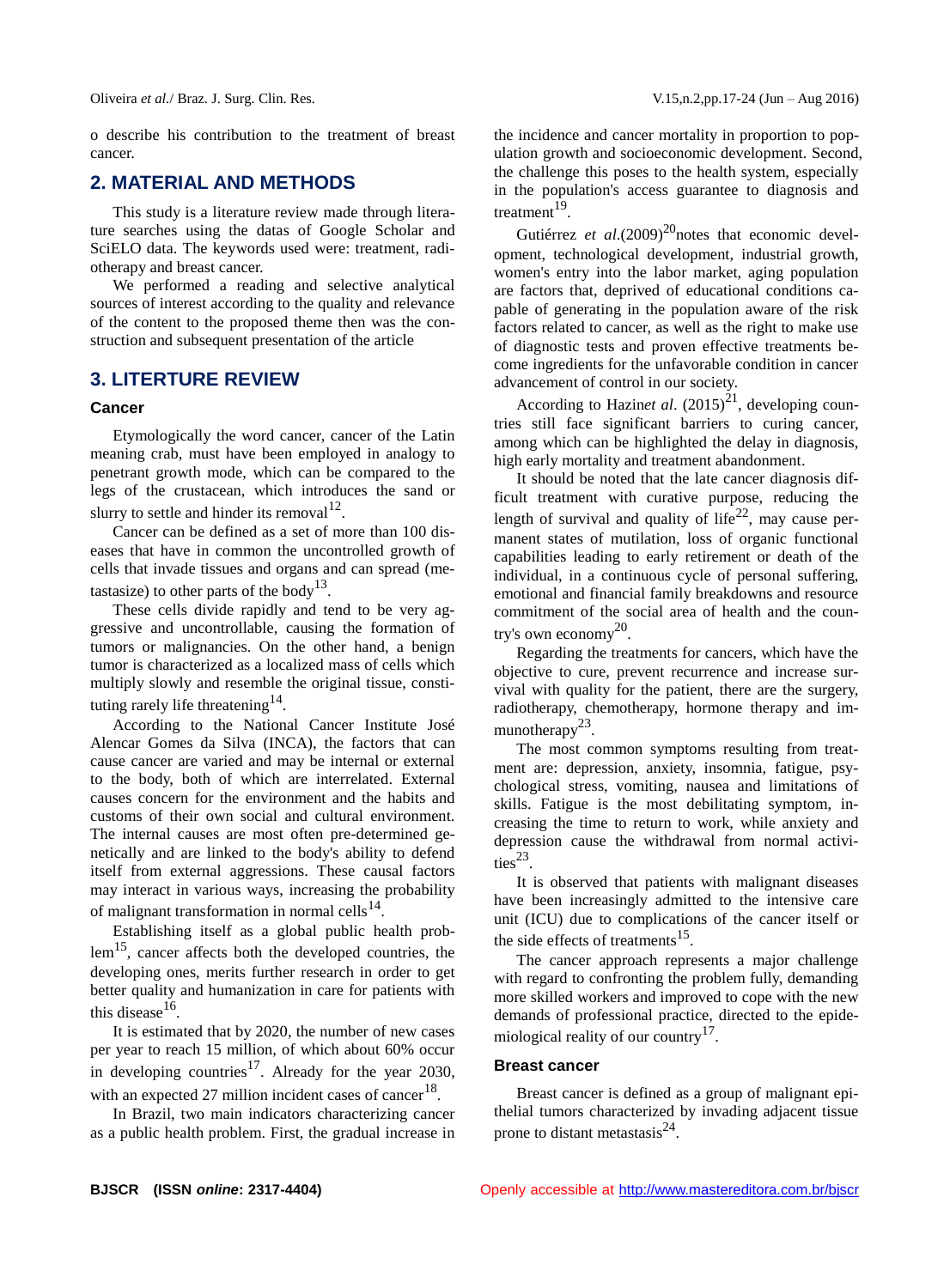The most common forms of breast cancer are ductal and lobular invasive carcinomas. Other rarer types of invasive breast cancer are: medullary carcinoma, mucinous carcinoma, papillary carcinoma, inflammatory carcinoma<sup>25</sup>.

Breast cancer is in a heterogeneous group of diseases with different behaviors. The heterogeneity of this cancer can be observed by various clinical and morphological manifestations, different genetic signatures and consequent differences in the rapeutic responses  $14$ .

INCA data indicate breast cancer as the most common cancer among women worldwide and in Brazil, second only to nonmelanoma skin, accounting for about 25% of new cases each year. Breast cancer also affects men, but it is rare, accounting for only 1% of all cases of the disease $^{14}$ .

For the year 2015, in Brazil, estimated the occurrence of about 57,120 new cases of breast cancer and is considered a major public health problem<sup>3</sup>. It adds that, mortality rates remain high, most likely because the disease still it is diagnosed in advanced stages $^{26}$ .

This type of cancer is relatively rare before the age of 35 and above that age its incidence is growing rapidly and steadily<sup>27</sup>, especially after 50 years<sup>14</sup>.

According to Garcia *et al.*(2015)<sup>28</sup>, the breast cancer can trigger many negative feel ments in women and may be strongly related to changes in their quality of life. Among them, you can highlight the fear of diagnosis, possible surgery, the uncertainty of the prognosis and recurrence of the side effects of treatment, suffer the pain and face the possibility of death.

Among the risk factors of the disease, it should be noted that the changes in women's lifestyle tend to increase them, associated with events such as: the absence of motherhood, achieving hormonal intervention, motherhood after 30 years of age, sedentary lifestyle , poor diet, obesity, smoking and excessive alcohol consumption, in addition to family history of cancer and age, the main risk factor for the diagnosis of breast cancer, in which the age of incidence is more common in women over 40 years<sup>4,13,25,27,29</sup>.

Is worth mentioning that the presence of cancer in women may not exactly be avoided because it also depends on genetic factors that are beyond the woman's control in its entirety<sup>13</sup>.

It is estimated that 30% of cases the disease can be prevented when healthy practices are adopted as practice regular physical activity, eating healthily, maintaining proper body weight and avoid alcohol consumption. Breastfeeding is also an important protection factor<sup>14</sup>.

The proper prognosis of breast cancer occurs typically when it is detected early, leading to a reduction in mortality and physical, psychological and social effects caused by this type of cancer<sup>25</sup>.

Early diagnosis being prioritized, mainly from guidance, information and consistent care practices can significantly alter the reality of late diagnosis of breast cancer, as well as faster access to health services, optimizing the therapeutic steps<sup>4</sup>.

Breast cancer, diagnosed and treated in time, it reveals a good prognosis tumor and the five-year survival rate reaches 85%. Late treatments bring harm to the quality of life, it requires more aggressive approaches, the need to use multiple therapeutic modalities, and results in overlapping consequences. In Brazil, the high mortality rate can be partially explained by the fact that, on average, 60% of breast cancers are diagnosed in advanced stages $30$ .

Currently, the guidance is that women do self-palpation of the breasts whenever you feel comfortable to do so (in the bath at the time of change of clothes or other daily situation), without a specific technique of self-examination. Early detection of breast cancer can also be done by mammography. The recommendation in Brazil, updated in 2015, is that women between 50 and 69 years do a mammogram every two years. The diagnostic mammography, with the purpose of investigating suspicious breast lesions may be requested at any age, the doctor's discretion<sup>14</sup>.

The results of mammography are classified according to the BreastImaging Reportingand Data System (BI-RADS®), published by the American College of Radiology and translated by the Brazilian College of Radi- $\log y^{31}$ .

This system uses categories 0-6 to describe see the survey findings and provides recommendations of conduct.

The most common symptom of breast cancer is the lump of onset, usually painless, hard and bumpy, but there are tumors that are soft consistency, globular and well defined. Other breast cancer signs are skin edema similar to orange peel, skin retraction, pain, nipple inversion, hyperemia, desquamation or ulceration of the nipple, and papillary secretion, especially when it is unilateral and spontaneous. The secretion associated with cancer is generally transparent and may be pinkish or reddish due to the presence of red blood cells. There, may also be palpable lymph nodes in the armpit $14$ .

The therapeutic approach to breast cancer can vary depending on multiple factors such as individual characteristics, disease staging and psychological characteristics of the patient, prioritizing the quality of aftercare  $life^3$ .

The most common forms of cancer treatment include surgery, chemotherapy, radiation therapy or hormonal therapy, and usually more than one way can be used in a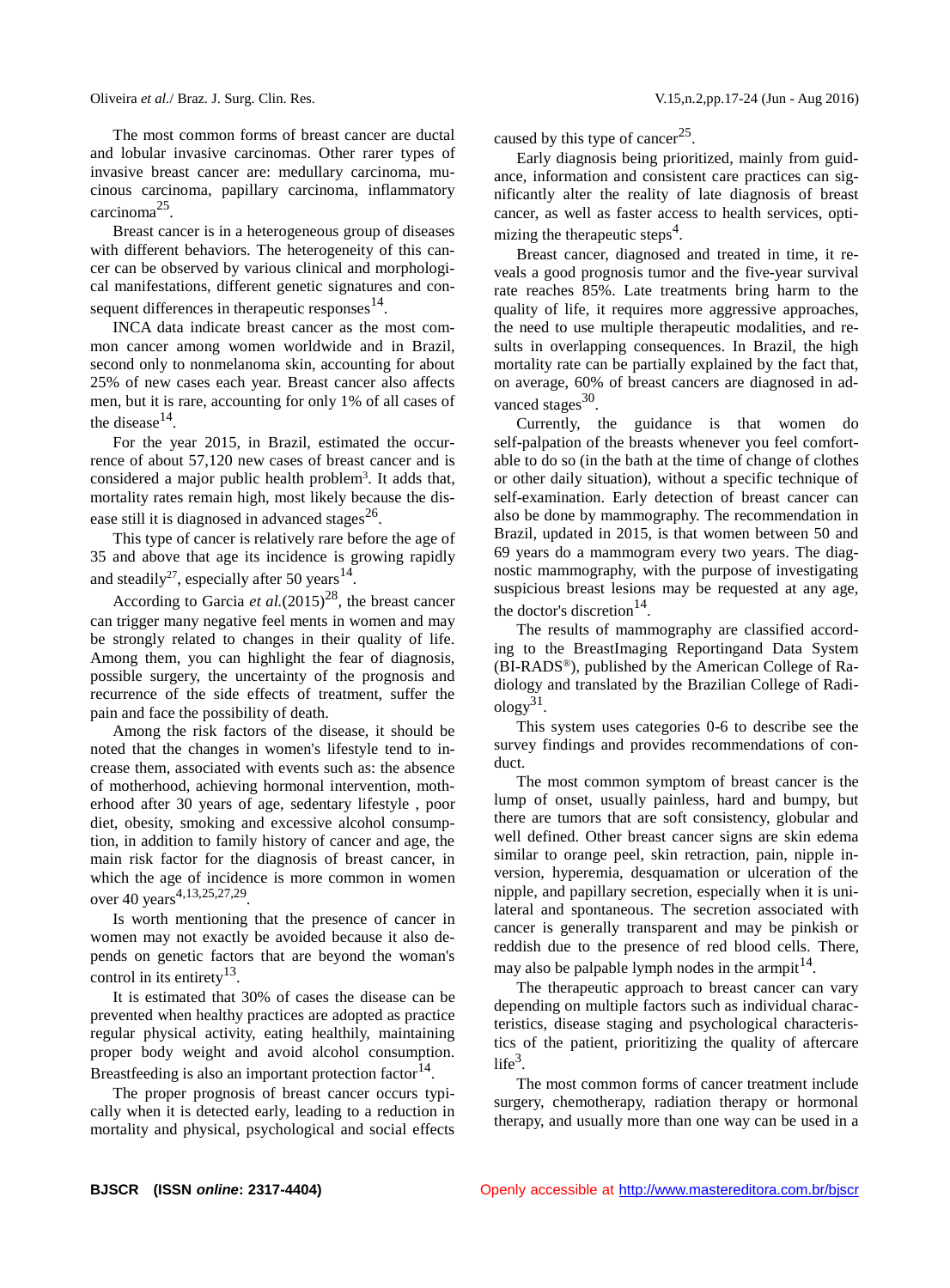complementary manner<sup>32</sup>.

Surgical procedures include mastectomy and breast conservative surgery (lumpectomy and quadrantectomy), which change the appearance, sensitivity and functionality of the breasts<sup>33</sup>, complications may arise as local infections, skin necrosis, scarring complications, disorders of the range of motion, lymphedema, functional disorders, nerve damage, pain and sensitivity of upper limb ipsilateral to the operated breast disorders $34$ .

The other modalities of treatment (chemotherapy, radiotherapy and hormone therapy) can cause side effects like nausea, vomiting, fatigue, alopecia, induced menopause, reduced vaginal lubrication, decreased sexual arousal, dyspareunia and anorgasmia<sup>33</sup>.

A radical mastectomy was the standard treatment for breast cancer for years, regardless of any associated factor. However, from the 1980s, change was observed in the therapeutic approach, following the trend of treatments more conservative, but without having compromising oncological safety<sup>8</sup>.

#### **Radiotherapy**

Radiation therapy is a method to control or cure cancer by inhibiting cell growth and division, which has three distinct purposes: to cure cancer when it is used to eradicate a tumor order; be palliative, acting in reducing symptoms such as pain, bleeding and respiratory distress; and have an adjuvant role when applied in order to eradicate cancer cells that may possibly lead to relapse. The radiotherapeutic treatment time varies according to the type of cancer being treated, its staging and therapeutic objective sought<sup>9</sup>.

The RT can be used as adjuvant therapy or neoadjuvant surgery $34$ , and for the most part, is performed on an outpatient basis<sup>35</sup>. It is a technique to remove local tumor cells by beams of ionizing radiation produced by apparatus or emitted by radioisotopes natural. A pre-calculated dose of radiation is delivered in a given time and in a given tissue volume<sup>34</sup>. The total dose is fractionated in daily applications for a variable time up to two months  $35$ .

Ionizing radiation conceptualized itself as radiation having sufficient energy to ionize molecules by the release of electrons from atomic structure, such as x-rays, beta particles, alpha particles and others for the treatment of cancer and certain benign diseases $^{11}$ . Ionizing radiation is electromagnetic or corpuscular and to interact with the tissues, giving rise to fast electrons which ionize the medium and form chemical effects, such as the water hydrolysis and breakdown of DNA chains $^{36}$ .

Radiation therapy may act on the cell's DNA, preventing it from multiplying (reproductive death) or inducing a direct death by apoptosis<sup>11</sup>. The molecular mechanism of interaction with the nucleic acid can be direct or indirect by means of free radicals<sup>9</sup>.

Each cell responds to radiation in different proportions, equivalent to its specific radiosensitivity. The sensitivity of a cell to radiation results from their mitotic activity and degree of differentiation, i.e., the less differentiated and a larger number of divisions the cell will be more sensitive to radiation<sup>9</sup>.

It is emphasized that the radiation also affects the regions of normal tissue, causing side effects such as pain, fatigue, sensory and skin changes, such as radiodermatitis. About 90% of patients may experience a dose-dependent skin reaction<sup>34</sup>, yet have the possibility of repair with greater efficiency than the malignant cell. Thus they are achieved positive results by the total or partial removal of tumors treated with radiation $^{11}$ .

Patients treated with radiotherapy may also experience other side effects such as loss of self-esteem and confidence, changes in mobility and sensation on the affected side, emotional shock, confusion, anxiety, fear, feelings of isolation, changes in routine<sup>35</sup>, lack of appetite, hair loss, nausea, diarrhea<sup>9</sup>.

The application of radiotherapy happens in two ways basically: external, called teletherapy, and internal, brachytherapy<sup>11</sup>. The choice depends on the tumor loca- $\text{tion}^{36}$ .

#### **External radiation therapy: Teletherapy**

The radiotherapy is the most common application technique, in which the ionizing radiation passes through various tissues before reaching the tumor area and thereby normal organs and tissues are subject to the toxic effects of the emitted rays. The absorption of radiation can cause biochemical changes and damage at the cellular level both immediately as late $^{10}$ .

In teletherapy, the ionizing radiation beam is directed to the target region of the body called field, at a distance. External radiation therapy uses radioactive sources from nuclear or linear accelerators, which give rise to radiation by accelerating electrons $^{11}$ .

The radiations are generated by devices that are remote from the patient. The cobalt pump is a container containing a source of cobalt, a device with a small window that opens and lets the radiation beam leaving monitored, allowing tumor treatment. In this case, the treatment time and all others involved physical parameters are carefully monitored and examined by a permanent quality control program<sup>36</sup>.

The linear accelerator operates very similarly to a device x-rays, or radiation is only generated when the apparatus is connected to a source of electrical energy. Radiation of the formation mechanism is more complex, but the net effect is equivalent to: a controlled radiation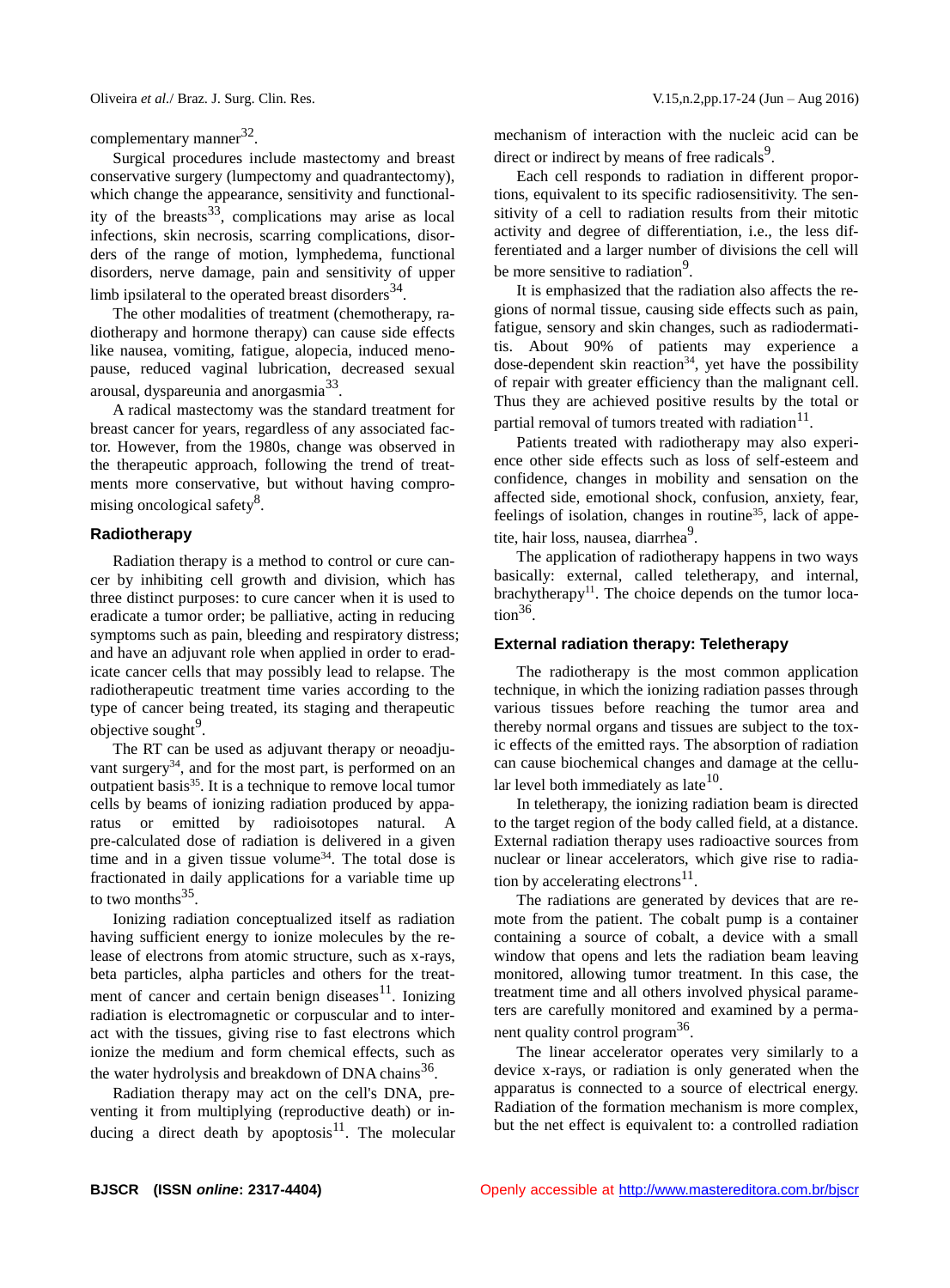beam impinges on the target to be treated  $36$ .

## **Internal Radiotherapy: Brachytherapy**

In brachytherapy the radioactive element is positioned next in contact or inside the organ to be treated $11$ . Often it is a surgical procedure and should be performed in the operating room with anesthesia $36$ .

There are two types of brachytherapy treatment. The high dose rate (High Dose Rate - HDR) is fractionated, makes use of programming via computer, and has shorter exposure to radiation, which allows outpatient treatment. The high dose of radiation delivered increases the tumor cure chances. Low dose rate (Low Dose Rate - LDR) is a continuous treatment, with longer period of exposure, which requires hospitalization of the patient<sup>11</sup>.

We emphasize that, in brachytherapy the radiation is applied directly to the tumor site by means of molds, catheters, implants<sup>11</sup>, or prostheses that act as guides for application on site<sup>36</sup>, which enables radiate small target volumes with high dose radiation. This technique makes it possible to save neighboring structures not affected by the disease, as it presents a significant drop dose as it departs from the sources $^{11}$ .

#### **Radiotherapy in breastcancer**

Breast cancer because of its high incidence, prevalence and mortality requires early diagnosis and effective treatments that can become a curable disease. RT presents itself as a valuable tool in this therapeutic context where most patients with breast cancer to receive as part of their treatment, reducing significantly the mortality due to cancer $37$ .

Radiotherapy has in order to prevent local recurrence of breast cancer operated after conservative treatment or chest wall following mastectomy, and also prevent relapse in the areas of lymphatic drainage when there are lymph nodes. To avoid local recurrence, radiotherapy increases the chance of cure for patients<sup>38</sup>.

### **Radiotherapy in breast-conservingsurgery**

The breast conservation is based on surgical excision of the tumor (setorectomy or quadrantectomy) and axillary management (sentinel lymph node with or without axillary dissection) followed by radiation therapy, and is currently considered the standard local treatment for the disease in early stages<sup>8</sup>.

After conservative treatment, the patient usually needs to receive radiation therapy to prevent relapse occurs in the operated breast. Patients over 70 years with small tumor (less than two centimeters), no nodes in the engaged armpit and with positive estrogen receptors, may not need radiotherapy even after treatment with preservation of the breast, since the local recurrence in

these situations is considered low (about 7%), provided that treated with hormone<sup>38</sup>.

Survival rates after conservative surgery followed by breast irradiation are similar to those observed after modified radical mastectomy. As a result, the use of conservative surgery has increased steadily in recent decades, with a corresponding increase in the use of the mammary radiation<sup>37</sup>.

The method usually used for RT breast, conservative therapy is teletherapy, but the reinforcement can be accomplished with teletherapy or brachytherapy. In radiotherapy, the most commonly used is electron energy variable, depending on the breast size and depth of the tumor bed; brachytherapy, iridium-192 may be used by placing plastic catheters or needles, usually two planes for broad coverage of the target volume. They can be placed at the time of surgery, with subsequent loading of radioactive sources<sup>8</sup>.

The best way to define the reinforcement of the place is the view of metal clips placed in the surgical procedure. In the absence thereof, can be used imaging tests (ultrasound, mammography or MRI of the breast) to provide guidance on the location of the tumor bed, associated to the surgical scar information. A common practice is to treat the whole quadrant headquarters of the primary lesion<sup>8</sup>.

#### **Post-mastectomyradiotherapy**

After lumpectomy or radical mastectomy with reconstruction, radiotherapy is performed when the tumor is larger than five centimeters, where the nodes of the axilla are compromised when there is invasion of skin and existence of more than one breast tumor removed. In these situations, the patient receives the applications both in the chest wall or in the reconstructed breast as well as in lymph drainage<sup>38</sup>.

Even after total mastectomy, a relevant local recurrence risk (in the chest wall or regional lymph nodes) may remain in certain groups of patients. If there is lymph node involvement (or the armpit has not been adequately assessed), RT after mastectomy can enable effective reduction and delay in the occurrence of local recurrences following both simple as radical mastecto $mies<sup>37</sup>$ .

## **Radiotherapyadjuvant**

Adjuvant radiotherapy is a local treatment modality applied in breast cancer to reduce local recurrence after surgical treatment, however the application of ionizing radiation in the primary tumor site may cause systemic effects $37$ .

The result of the application of adjuvant radiotherapy is beneficial for women with younger age, in tumors in advanced stage and lymph node involvement. The lore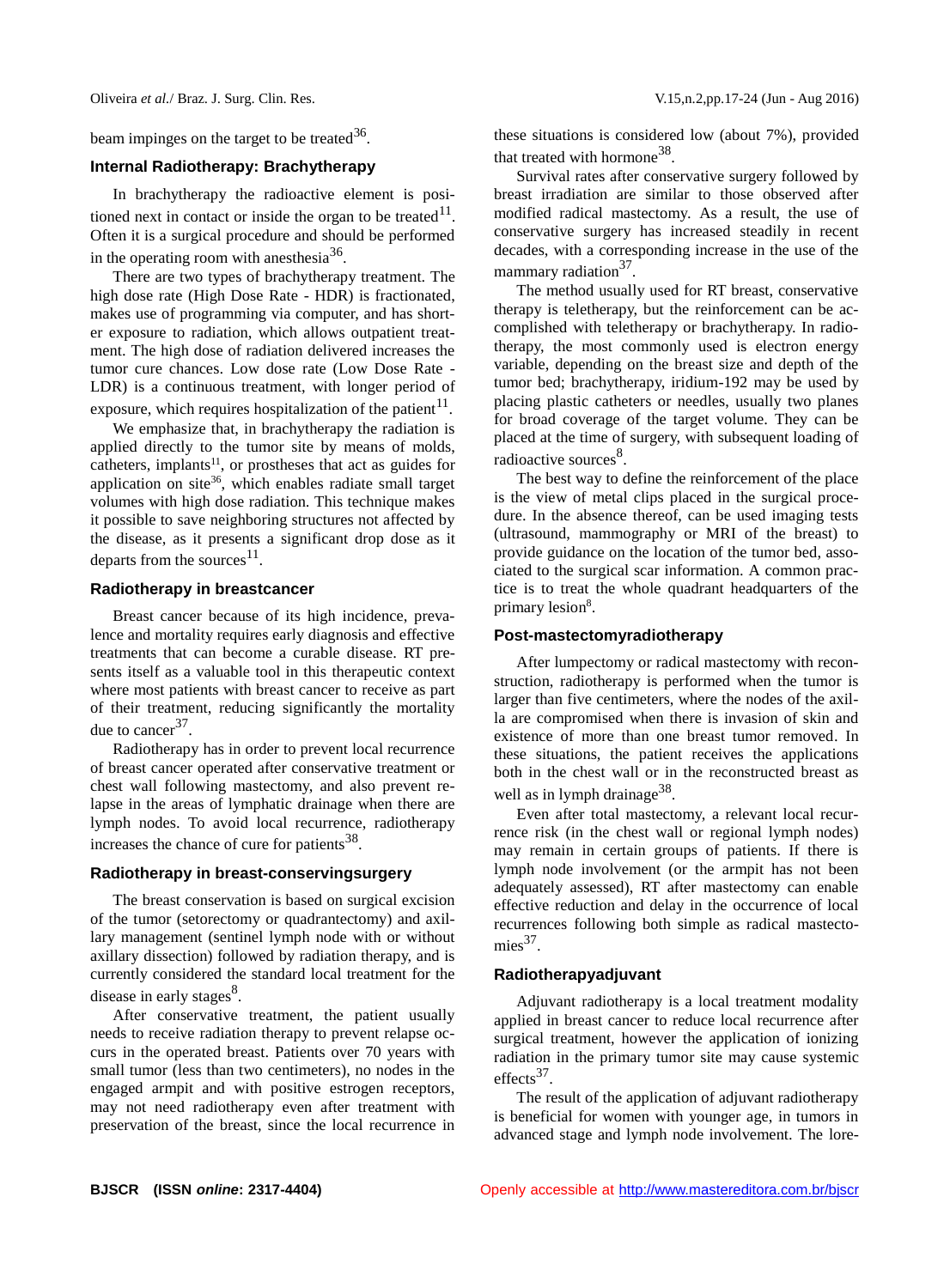gional radiation is also known where no adjuvant chemotherapy indication, since the addition of this therapy is important for achieving higher cure rate and survival $4$ .

For patients who did not receive chemotherapy, it is proposed that the RT starts within a period of eight weeks after surgery. When both RT as CT are indicated, the following sequences are executable: RT followed by CT, CT followed by RT, RT and CT and RT simultaneously between CT cycles. However, despite the effectiveness of RT can be increased by concomitant CT, toxicity may also increase<sup>37</sup>.

# **Collateral effects resulting from the application of Radiotherapy in breast cancer**

Radiation therapy, especially in patients with breast cancer, can damage the long-term function of the shoulder joint ipsilateral to the irradiated site, with even greater impact when the axillary fossa also receives radiation. Another commonly described side effect of radiation therapy is fatigue, regardless of tumor location<sup>9</sup>.

Radiotherapy when associated with radical treatment for breast cancer, is admittedly significant for significant morbidity in the ipsilateral to the site of disease. Injuries to the lymphatic system, venous thrombosis of axillary and subclavian veins, limiting cicatricle retraction are well known complications. A serious and poorly understood complication is critical ischemia of the upper limb due to arterial injury in these patients  $39$ .

The combination of factors triggered by surgical elementand RT can negatively impact the daily lives of these women, causing pain in the upper limb, functional disorder and impairment in activities of daily living and the possibility of these symptoms worsen after  $RT^{34}$ .

Side effects of RT applied to the treatment of breast cancer, such as subcutaneous fibrosis, expose women to the risk of lymphedema, brachial plexus injuries and limitation in shoulder movement. The physical suffering affects survival, as it may hinder the coping strategies in women undergoing radiotherapy treatment, in which it observed high prevalence of tension, nervousness, feeling of loneliness, anxiety and depression, and social changes in lifestyle and self-image, directly influencing the health andwellness, damaging the quality of life of these women $40$ .

The skin changes resulting from RT can interfere with superficial sensitivity of the irradiated region, but it is believed that the main reason for sensory change is due to the total or partial damage to the intercostal nerve sensory (NICB) during surgery. The NICB is derived from the lateral cutaneous branch of the second and third nerves intercostal and his injury is responsible for frequent complaint of discomfort or unpleasant feeling, or can promote dysesthesia in the posteromedial edge of the upper arm, underarm or chest wall the affected side,

which may cause complaints hypoesthesia, anesthesia, burning, pitting localized pain and even hiperestesia<sup>34</sup>.

Rehabilitation programs for women for breast cancer assist in improving the quality of life. How many physical complications occur simultaneously at RT for breast cancer, it is important that effective prevention strategies are identified and well targeted $40$ .

# **4. CONCLUSION**

Radiotherapy contributes valuable in the treatment of breast cancer and may act in palliative treatment, curative and adjuvant helping to improve the quality of life and increased survival rate of patients suffering from cancer.

The cancer, especially breast, is a public health problem in Brazil, and is for the health system a challenge to ensure is full, accurate diagnosis, appropriate treatment and necessary support for health recovery of individuals affected by cancer.

We emphasize the need to structure a network of regionalized and hierarchical services to ensure comprehensive care to the population, which requires qualified professionals to meet the demand of the population.

## **REFERENCES**

- [1] Rosas MSL,*et al*. Incidência do Câncer no Brasil e o Potencial Uso dos Derivados de Isatinas na Cancerologia. Revista Virtual de Química. Rio de Janeiro, RJ. 2013; 5(2):243-65. Disponível em: [<file:///C:/Users/Usuario/Downloads/407-3179-4-PB.pdf](file:///C:/Users/maste/AppData/Local/Microsoft/Downloads/407-3179-4-PB.pdf) >. Acesso em: 14 de outubro de 2015.
- [2] Melo MCSCde,Souza IE de O. Ambiguidade modo de ser da mulher na prevenção secundária do câncer de mama. Escola de Enfermagem Anna Nery. Rio de Janeiro, RJ. 2012; 16(1):41-48. Disponível em: [<http://www.scielo.br/pdf/ean/v16n1/v16n1a06.pdf>](http://www.scielo.br/pdf/ean/v16n1/v16n1a06.pdf). Acesso em: 11 de outubro de 2015.
- [3] Medina J de MR,*et al.*Frequência e fatores associados à síndrome da mama fantasma em mulheres submetidas à mastectomia por câncer de mama. Revista Brasileira de Ginecologia e Obstetrícia. Rio de Janeiro, RJ. 2015; 37(9):397-401. Disponível em: [<http://www.scielo.br/pdf/rbgo/v37n9/0100-7203-rbgo-3](http://www.scielo.br/pdf/rbgo/v37n9/0100-7203-rbgo-37-09-00397.pdf) [7-09-00397.pdf>](http://www.scielo.br/pdf/rbgo/v37n9/0100-7203-rbgo-37-09-00397.pdf). Acesso em: 18 de outubro de 2015.
- [4] Rosa LM,Radünz V. Taxa de sobrevida na mulher com câncer de mama: estudo de revisão*.* Revista Texto & Contexto Enfermagem. Florianópolis, SC. 2012; 21(4):980-89. Disponível em: <http://www.scielo.br/pdf/tce/v21n4/31.pdf>. Acesso em: 22 de outubro de 2015.
- [5] Silva G da, Santos MA dos. "Será que não vai acabar nunca?": perscrutando o universo do pós-tratamento do câncer de mama. Revista Texto & Contexto Enfermagem. Florianópolis, SC. 2008; 17(3):561-8. Disponível em: [<http://www.scielo.br/pdf/tce/v17n3/a18v17n3.pdf>](http://www.scielo.br/pdf/tce/v17n3/a18v17n3.pdf). Acesso em: 13 de outubro de 2015.
- [6] Nascimento TG do,*et al*. Auto-exame de mama: significado para pacientes em tratamento quimioterápico. Re-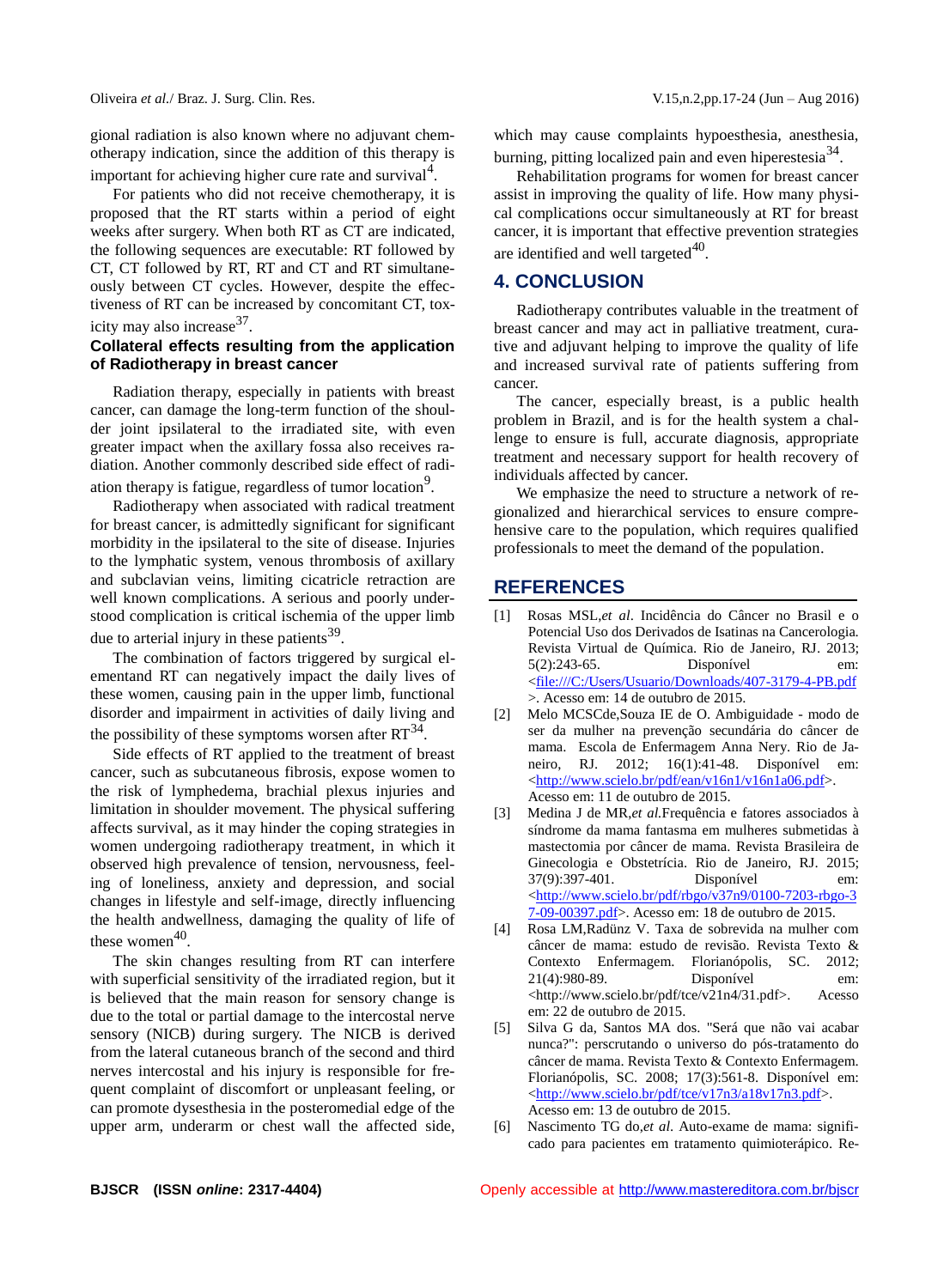vista Brasileira de Enfermagem. Brasília, DF. 2009; 62(4):557-61. Disponível em: [<http://www.scielo.br/pdf/reben/v62n4/11.pdf>](http://www.scielo.br/pdf/reben/v62n4/11.pdf). Acesso em: 13 de outubro de 2015.

- [7] Oliveira VMde,*et al.* Quimioprevenção do câncer de mama. Revista da Associação Médica Brasileira. São Paulo, SP. 52(6):453-59. Disponível em: [<http://www.scielo.br/pdf/ramb/v52n6/a28v52n6.pdf>](http://www.scielo.br/pdf/ramb/v52n6/a28v52n6.pdf). Acesso em: 12 de outubro de 2015.
- [8] Marta GN,*et al*. Câncer de mama estádio inicial e radioterapia: atualização. Revista da Associação Médica Brasileira. São Paulo, SP. 2011; 57(4):468-74. Disponível em:

[<http://www.scielo.br/pdf/ramb/v57n4/v57n4a24.pdf>](http://www.scielo.br/pdf/ramb/v57n4/v57n4a24.pdf). Acesso em: 14 de outubro de 2015.

- [9] Araújo DN,*et al*. Efeitos do exercício físico em mulheres com câncer de mama submetidas à radioterapia: uma revisão sistemática. Arquivos Catarinenses de Medicina. Florianópolis. 2012; 41(1):78-82. Disponível em: [<http://www.acm.org.br/revista/pdf/artigos/919.pdf>](http://www.acm.org.br/revista/pdf/artigos/919.pdf). Acesso em: 15 de outubro de 2015.
- [10] Santos DE dos *et al.* Efeito da radioterapia na função pulmonar e na fadiga de mulheres em tratamento para o câncer de mama. Revista Fisioterapia e Pesquisa. Aracajú, SE. 2013; 20(1):50-55. Disponível em: [<http://www.scielo.br/pdf/fp/v20 n1/09.pdf>](http://www.scielo.br/pdf/fp/v20%20n1/09.pdf). Acesso em: 13 de outubro de 2015.
- [11] Frigato S,Hoga LAK. Assistência à mulher com câncer de colo uterino: o papel da enfermagem. Revista Brasileira de Cancerologia. Salvador, BA. 2003; 49(4):209-14. Disponível em: [<http://www.inca.gov.br/rbc/n\\_49/v04/pdf/ARTIGO1.pd](http://www.inca.gov.br/rbc/n_49/v04/pdf/ARTIGO1.pdf)

[f>](http://www.inca.gov.br/rbc/n_49/v04/pdf/ARTIGO1.pdf). Acesso em: 05 de novembro de 2015.

- [12] Almeida VL,*et al.* Câncer e agentes antineoplásicos ciclo-celular específicos e ciclo-celular não específicos que interagem com o DNA: uma introdução. Revista Química Nova. São Paulo, SP. 2005; 28(1):118-29. Disponível em: <http://www.scielo.br/pdf/qn/v28n1/23048.pdf>. Acesso em: 02 de outubro de 2015.
- [13] Rodrigues JD,*et al.* Uma análise da prevenção do câncer de mama no Brasil. Revista Ciência & Saúde Coletiva. Rio de Janeiro, RJ. 2015; 20(10):3163-76. Disponível em:  $\lt$

http://www.scielosp.org/pdf/csc/v20n10/1413-8123-csc-20-10-3163.pdf>. Acesso em: 05 de outubro de 2015.

- [14] Brasil. Ministério da Saúde. Instituto Nacional do Câncer. Rio de Janeiro, 2015. Disponível em: <www.inca.gov.br>. Acesso em: 13 de outubro de 2015.
- [15] Fruchtenicht AVG,*et al.* Avaliação do risco nutricional em pacientes oncológicos graves: revisão sistemática. Revista Brasileira de Terapia Intensiva. São Paulo, SP. 2015; 27(3):274-83. Disponível em: [<http://www.scielo.br/pdf/rbti/v27n3/0103-507X-rbti-20](http://www.scielo.br/pdf/rbti/v27n3/0103-507X-rbti-20150032.pdf) [150032.pdf>](http://www.scielo.br/pdf/rbti/v27n3/0103-507X-rbti-20150032.pdf). Acesso em: 07 de outubro de 2015.
- [16] Mansano-SchlosserTC,Ceolim MF. Qualidade de vida de pacientes com câncer no período de quimioterapia. Revista Texto & Contexto Enfermagem. Florianópolis, SC. 2012; 21(3):600-7. Disponível em: <http://www.scielo.br/pdf/tce/v21n3/v21n3a15.pdf>. Acesso em: 13 de outubro de 2015.
- [17] AmadorDD, *et al.* Concepção dos enfermeiros acerca da capacitação no cuidado à criança com câncer. Revista

Texto & Contexto Enfermagem. Florianópolis, SC. 2011; 20(1):94-101. Disponível em: [<http://www.scielo.br/pdf/tce/v20n1/11.pdf>](http://www.scielo.br/pdf/tce/v20n1/11.pdf). Acesso em: 22 de outubro de 2015.

- [18] Silva MM da *et al*. Análise do cuidado de enfermagem e da participação dos familiares na atenção paliativa oncológica*.* Revista Texto & Contexto Enfermagem. Florianópolis, SC. 2012; 21(3):658-66. Disponível em: <http://www.scielo.br/pdf/tce/v21n3/v21n3a22.pdf>. Acesso em: 28 de outubro de 2015.
- [19] Santos R de S,*et al.* Análise espacial dos indicadores pactuados para o rastreamento do câncer do colo de útero no Brasil. Revista Texto & Contexto Enfermagem. Florianópolis, SC. 2012; 21(3):600-7. Disponível em: <http://www.scielo.br/pdf/tce/v21n4/10.pdf>. Acesso em: 02 de outubro de 2015.
- [20] GutiérrezMGR de,*et al.* O ensino da cancerologia na enfermagem no Brasil e a contribuição da Escola Paulista de Enfermagem - Universidade Federal de São Paulo. Revista Texto & Contexto Enfermagem. Florianópolis, SC. 2009; 18(4):707-12. Disponível em: [<http://www.scielo.br/pdf/tce/v18n4/12.pdf>](http://www.scielo.br/pdf/tce/v18n4/12.pdf). Acesso em: 17 de outubro de 2015.
- [21] Hazin I,*et al*. Desempenho Intelectual Pós Tratamento de Câncer: Um Estudo com Crianças. Revista Psychology/Psicologia: Reflexão e Crítica. Porto Alegre, RS. 2015; 28(3):565-73. Disponível em: [<http://www.scielo.br/pdf/prc/v28n3/0102-7972-prc-28-](http://www.scielo.br/pdf/prc/v28n3/0102-7972-prc-28-03-00565.pdf) [03-00565.pdf>](http://www.scielo.br/pdf/prc/v28n3/0102-7972-prc-28-03-00565.pdf). Acesso em: 10 de outubro de 2015.
- [22] Silva MMda,*et al*. Cuidados paliativos na assistência de alta complexidade em oncologia: percepção de enfermeiros. Escola Anna Nery. Rio de Janeiro, RJ. 2015; 19(3):460-66. Disponível em: [<http://www.scielo.br/scielo.php?script=sci\\_arttext&pid](http://www.scielo.br/scielo.php?script=sci_arttext&pid=S1414-81452015000300460) [=S1414-81452015000300460>](http://www.scielo.br/scielo.php?script=sci_arttext&pid=S1414-81452015000300460). Acesso em: 06 de outubro de 2015.
- [23] Martins LC,et al. Desempenho profissional ou doméstico das pacientes em quimioterapia para câncer de mama. Revista da Associação Médica Brasileira. São Paulo, SP. 2009; 55(2):158-62. Disponível em: [<http://www.scielo.br/pdf/ramb/v55n2/19.pdf>](http://www.scielo.br/pdf/ramb/v55n2/19.pdf). Acesso em: 07 de outubro de 2015.
- [24] VieiraDSC,*et al.*Carcinoma de mama: novos conceitos na classificação. Revista Brasileira de Ginecologia e Obstetrícia. Rio de Janeiro, RJ. 2008; 30(1):42-47. Disponível em:

[<http://www.scielo.br/pdf/rbgo/v30n1/a08v30n1.pdf>](http://www.scielo.br/pdf/rbgo/v30n1/a08v30n1.pdf). Acesso em: 11 de outubro de 2015.

- [25] Gonçalves LLC, et al. Câncer de mama feminino: aspectos clínicos e patológicos dos casos cadastrados de 2005 a 2008 num serviço público de oncologia de Sergipe. Revista Brasileira de Saúde Materno Infantil. Recife, PE. 2012; 12(1):47-54. Disponível em: [<http://www.scielo.br/pdf/rbsmi/v12n1/05.pdf>](http://www.scielo.br/pdf/rbsmi/v12n1/05.pdf). Acesso em: 03 de outubro de 2015.
- [26] Almeida TG de,*et al*.Vivência da mulher jovem com câncer de mama e mastectomizada. Escola de Enfermagem Anna Nery. Rio de Janeiro, RJ. 2015; 19(3):432-8. Disponível em: [<http://www.scielo.br/pdf/ean/v19n3/1414-8145-ean-19-](http://www.scielo.br/pdf/ean/v19n3/1414-8145-ean-19-03-0432.pdf)

[03-0432.pdf>](http://www.scielo.br/pdf/ean/v19n3/1414-8145-ean-19-03-0432.pdf). Acesso em: 17 de outubro de 2015.